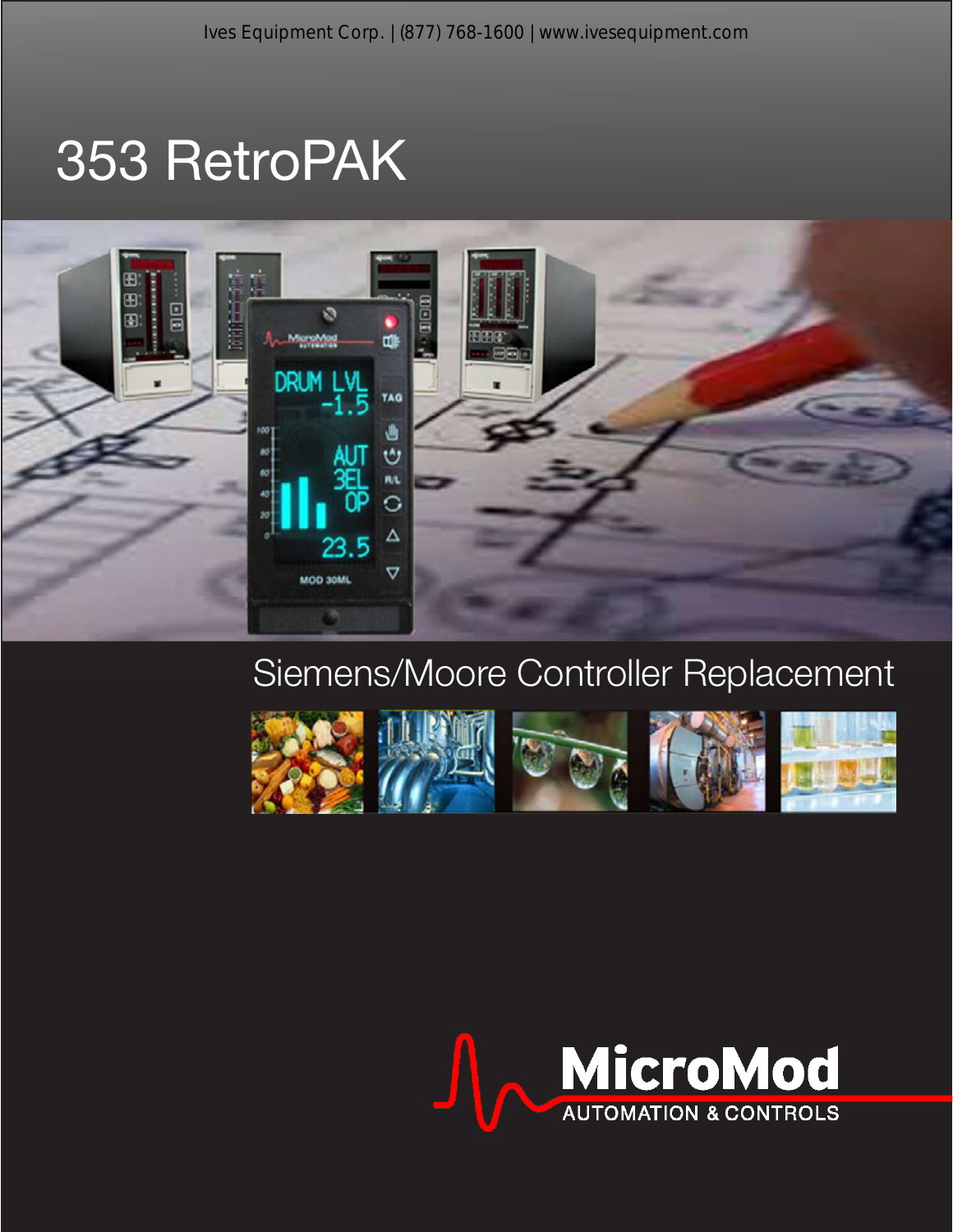

- "At-A-Glance" process information
- Expanded alarm indication
- No viewing angle or brightness problems

## *Easy to Install*

- Uses the same panel cutout & bezel
- Integral display
- Terminal comparison guide for field wiring transfer

# *Easy to Engineer*

- Select and set up Factory Configured Options from the front panel\*
- Familiar, function-block style configuration software
	- 352 and 353 Function Block and FCO library
	- Even more power with native function blocks



#### iConfig Software



*Replace Obsolete 352, 352P, and 353 Controllers Step Up to Retain Familiar Form, Fit & Function*

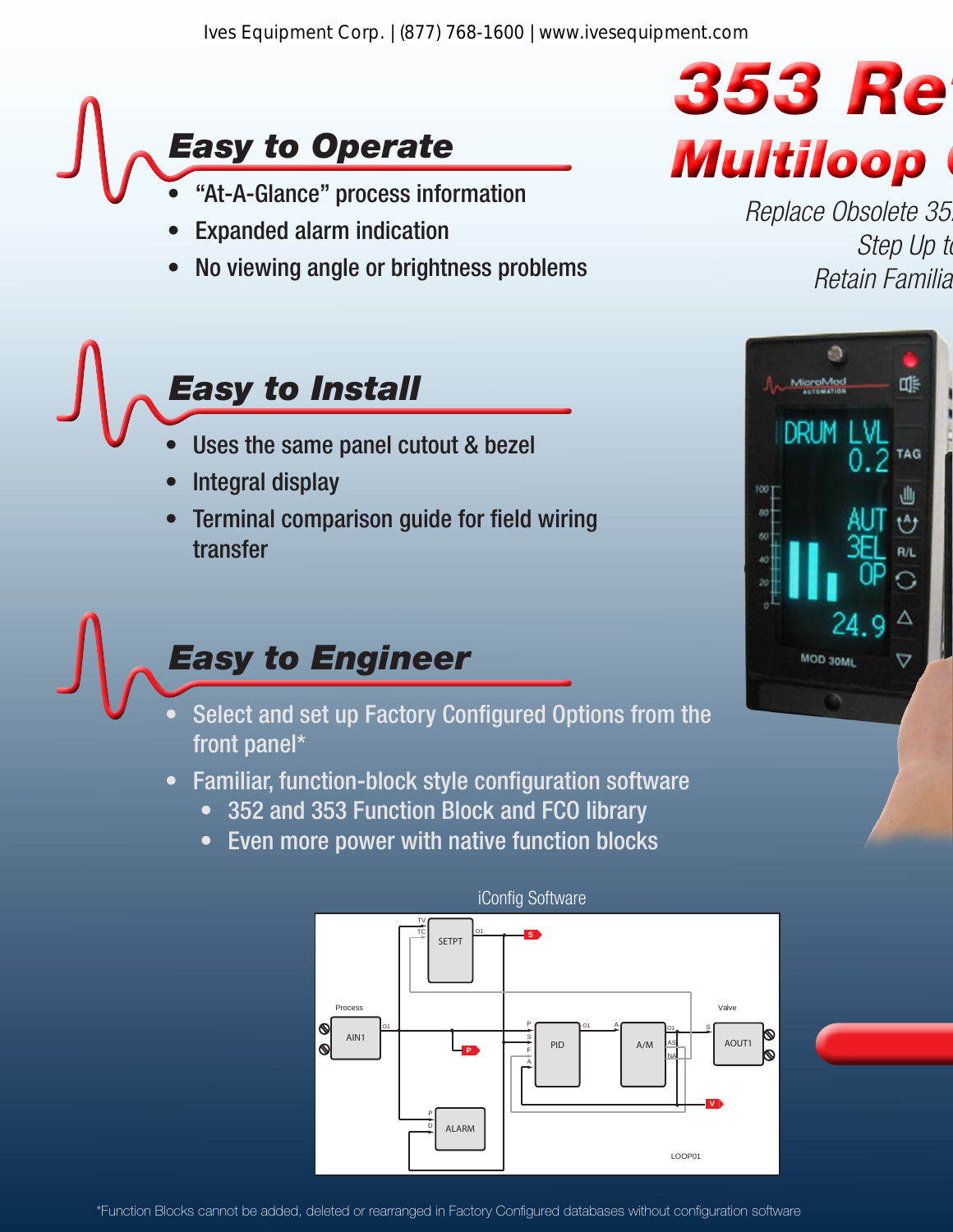Ives Equipment Corp. | (877) 768-1600 | www.ivesequipment.com

# *353 RetroPAK* **Controller** *J* **V Controller** *Controller Multiple <b>Controller Controller Multiple <b>C*

*Replace Obsolete 352, 352P, and 353 Controllers Step Up to State-of-the-Art Retain Familiar Form, Fit & Function*

ď⊧

TAG

 $R/L$ 

Δ

 $\overline{\nabla}$ 

ø

EVEL LO

croMod

### *Flexible I/O*

- to 352 and 353
- Add on direct-connect, plug-in thermocouple, RTD, voltage, or millivolt inputs, and various discrete I/O types

### *Flexible Communication*

- MicroMod peer-to-peer and Modbus RS-485 or Modbus TCP over Ethernet
- Separate control network from plant information network

#### *Reliability. Guaranteed.*

- 2-year warranty standard
- Optional extended warranty
- Average time before repair >14 years



Visual Application Designer Software